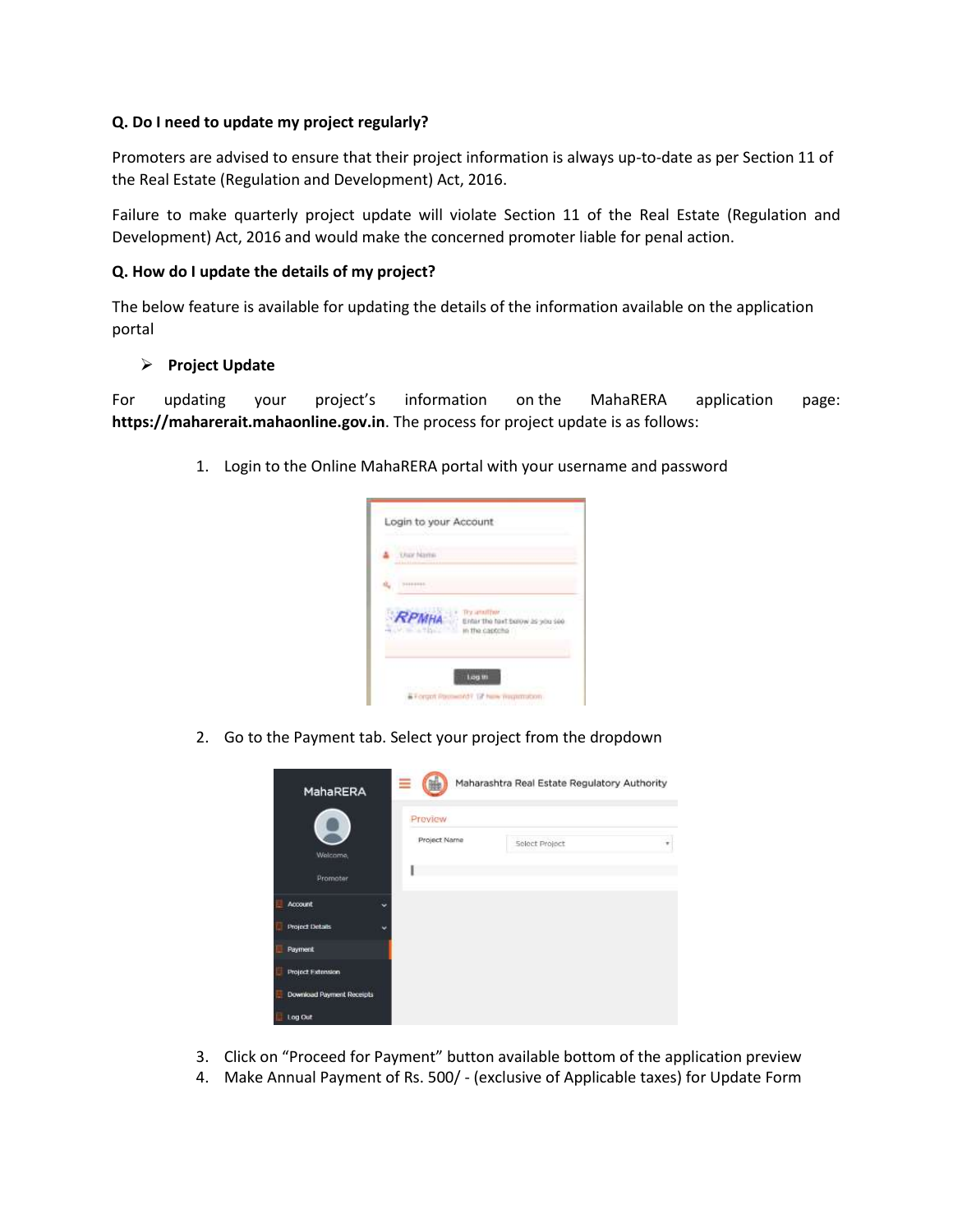- 5. After payment is successful, the receipt will become available under the Download Payment Receipts Section.
- 6. There will be a "edit" button will become available for all the fields.

# **Q. How do I update fields that are greyed (locked), even after the project update payment?**

The fields that are unavailable for editing are through the project update feature are available through the Application for change module.

Please refer to the Guidelines for Correction & Revision of Project details.

# **Q. Which are the fields that need to be updated by a promoter after registration?**

#### **Updates are generally required in the following sections:**

- 1. Project Cost (Actual Total Amount )
- 2. Document Upload (Documents, Certificates, Details of encumbrances etc.)
- 3. Building Details (Number of apartments Booked/Sold/Allotted)
- 4. Task/Activity (Percentage of Work)
- 5. Common Areas and Facilities (Units Booked, Work Completion Percentage)
- 6. Project Professional Details (Real Estate Agent etc.)
- 7. Promoter(Land Owner)/Investor Details
- 8. Photographs of key stakeholders of organization are small / missing / incorrect. Please upload the required photographs

These two new fields were added to the application in December, 2017. Application registered on previous date need to update the below two fields.

- 9. **Building-wise Completion Date:** Please update the building-wise completion date (This date cannot be beyond the Revised Proposed date of Completion) in the Add building tab under Project details.
- 10. **Street Name and Locality:** These are now added in the Project Details address section. You are requested to update the same while updating the project details

NOTE:

- **Certificates of CA (Form 3), Certificates of Architect (Form 1) & Certificates of Engineer (Form 2)** need not be uploaded every quarter on the website, but are required to be maintained at the end of the promoter and submitted to the banks for getting release of money from the separate account.
- **Certificates of Architect (Form 4):** As per the Regulation 3 of the General Regulations of MahaRERA on this is required to be uploaded on completion of the project. In case, you are unable to upload Form - 4 for your project due to whatsoever reasons including non-receipt of Occupancy Certificate, you need to apply for extension of your project on the MahaRERA application portal as per Section 6 of the Act. You are also kindly requested to update project details especially "Task/Activity" Section as per the latest status of your registered project.